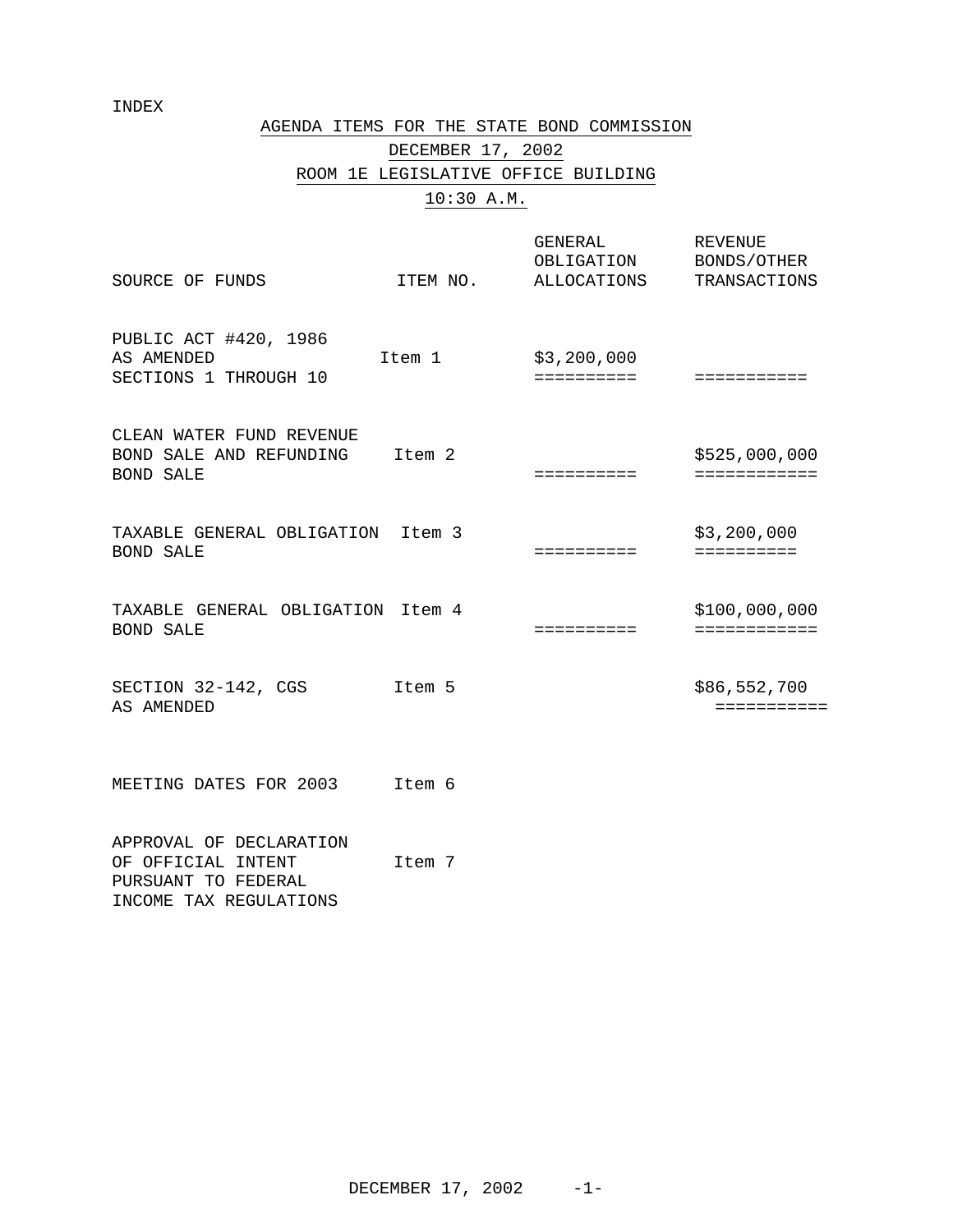## AGENDA ITEMS FOR THE STATE BOND COMMISSION DECEMBER 17, 2002 ROOM 1E LEGISLATIVE OFFICE BUILDING 10:30 A.M.

UNLESS OTHERWISE NOTED, THE SECRETARY OF THE STATE BOND COMMISSION HAS ON FILE THE FOLLOWING MATTERS WITH RESPECT TO EACH REQUEST MADE TO THE STATE BOND COMMISSION FOR TODAY'S MEETING AS DETAILED THROUGH THE ATTACHED AGENDA ITEMS.

- 1. ANY HUMAN SERVICES FACILITY COLOCATION STATEMENT IF SO REQUESTED BY THE SECRETARY OF THE OFFICE OF POLICY AND MANAGEMENT PURSUANT TO CGS §4B-23.
- 2. ANY PROJECT WHICH INVOLVES THE USE OF 25 ACRES OR MORE OF PRIME FARMLAND FOR NONAGRICULTURAL PURPOSES HAS BEEN REVIEWED IN ACCORDANCE WITH THE PROVISIONS OF PUBLIC ACT NO. 83-102 (AN ACT CONCERNING STATE PROJECTS WHICH TAKE PRIME FARMLAND) AND THAT THE COMMISSIONER OF AGRICULTURE HAS FILED A STATEMENT INDICATING THAT EACH SUCH PROJECT PROMOTES AGRICULTURE OR THE GOAL OF AGRICULTURAL LAND PRESERVATION, OR THERE IS NO REASONABLE ALTERNATIVE SITE FOR THE PROJECT, OR THE PROJECT IS NOT APPLICABLE UNDER THE ACT.
- 3. ANY CAPITAL DEVELOPMENT IMPACT STATEMENT REQUIRED TO BE FILED WITH THE SECRETARY OF THE OFFICE OF POLICY AND MANAGEMENT, IF SO REQUIRED BY THE SECRETARY, PURSUANT TO CGS §4B-23.
- 4. ANY ADVISORY STATEMENT REGARDING THE STATE CONSERVATION AND DEVELOPMENT POLICIES PLAN REQUIRED BY CGS §16A-31 FOR EACH ITEM FOR WHICH AN ADVISORY STATEMENT IS REQUIRED BY CGS §16A-31, AND THE ITEM IS EITHER IN CONFORMITY WITH THE PLAN OR NOT ADDRESSED THEREIN.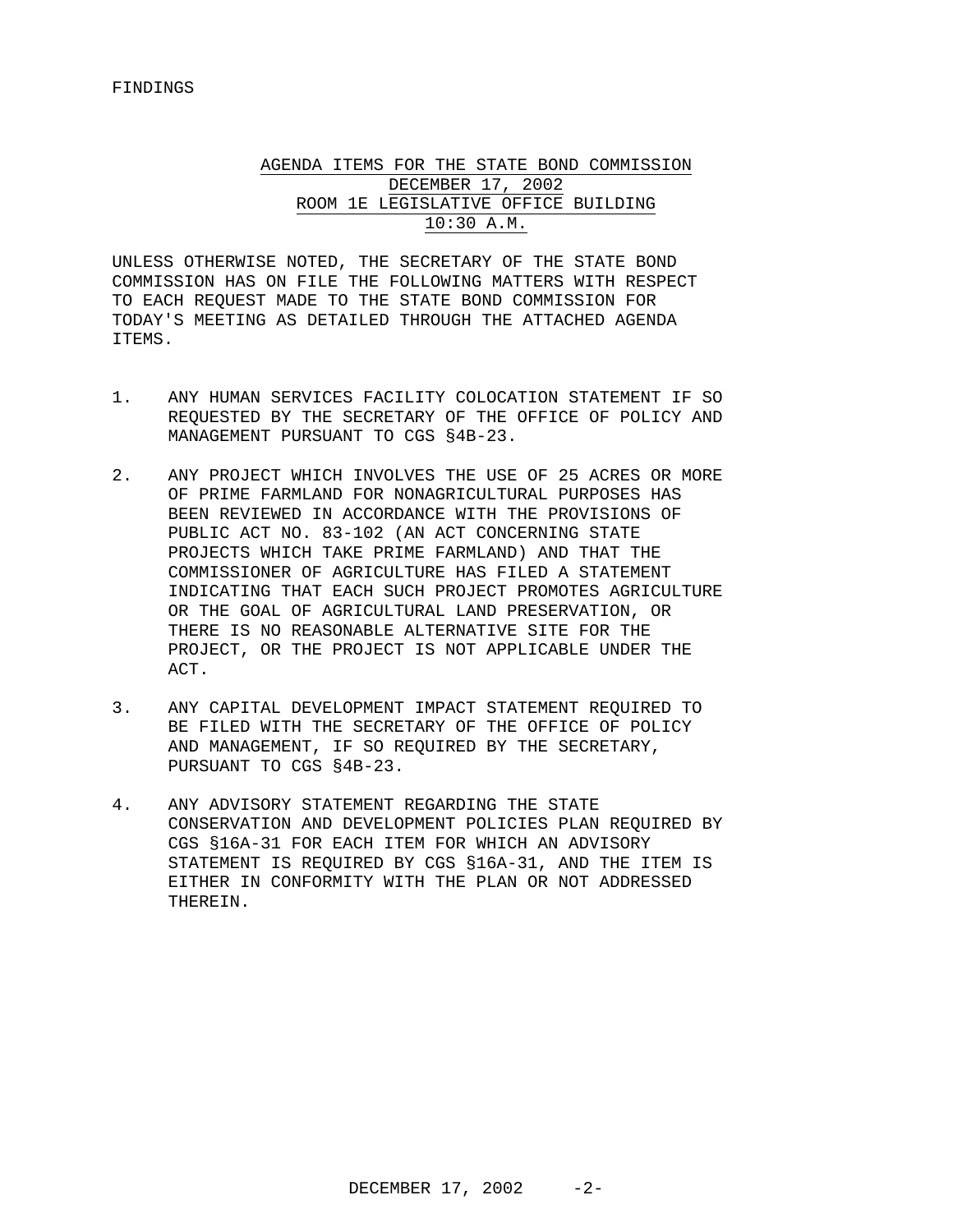# PUBLIC ACT #420, 1986 AS AMENDED SEC. 1-10

ITEM NO. 1

DEPARTMENT OF ENVIRONMENTAL PROTECTION

CLEAN WATER FUND

REQUESTED: An Allocation and Bond Authorization of General Obligation Bonds (to Agency).......\$3,200,000

FROM: Acct. No. 6864-3105-999

|                      | G.O. Bonds    |
|----------------------|---------------|
| Total Authorized     | \$741,030,000 |
| Previous Allocations | 671,866,432   |
| Balance Unallocated  | \$69,163,568  |

REASON FOR REQUEST:

These funds are requested to provide a state match for clean water fund revenue bonds authorized to be issued by the State Bond Commission as requested under Item 3.

In accordance with Public Act 86-420, as amended, a combined sewer project shall receive a grant of fifty percent of the cost and a loan of fifty percent of the cost. Any other eligible water quality project shall receive a grant of twenty percent of the cost and a loan of eighty percent of the cost. However, a construction project undertaken for nitrogen removal shall receive a project grant of up to thirty per cent of the cost of the project associated with nitrogen removal and a loan for the remainder of the costs of the project, not exceeding one hundred per cent. Also in accordance with Public Act 86-420, as amended, revenue bonds shall not constitute a charge, lien or encumbrance, legal or equitable, upon any property of the State or of any political subdivision thereof, except the property mortgaged or otherwise encumbered under the provisions and for the purposes of Sections 22a-475 to 22a-483 of the General Statutes, inclusive.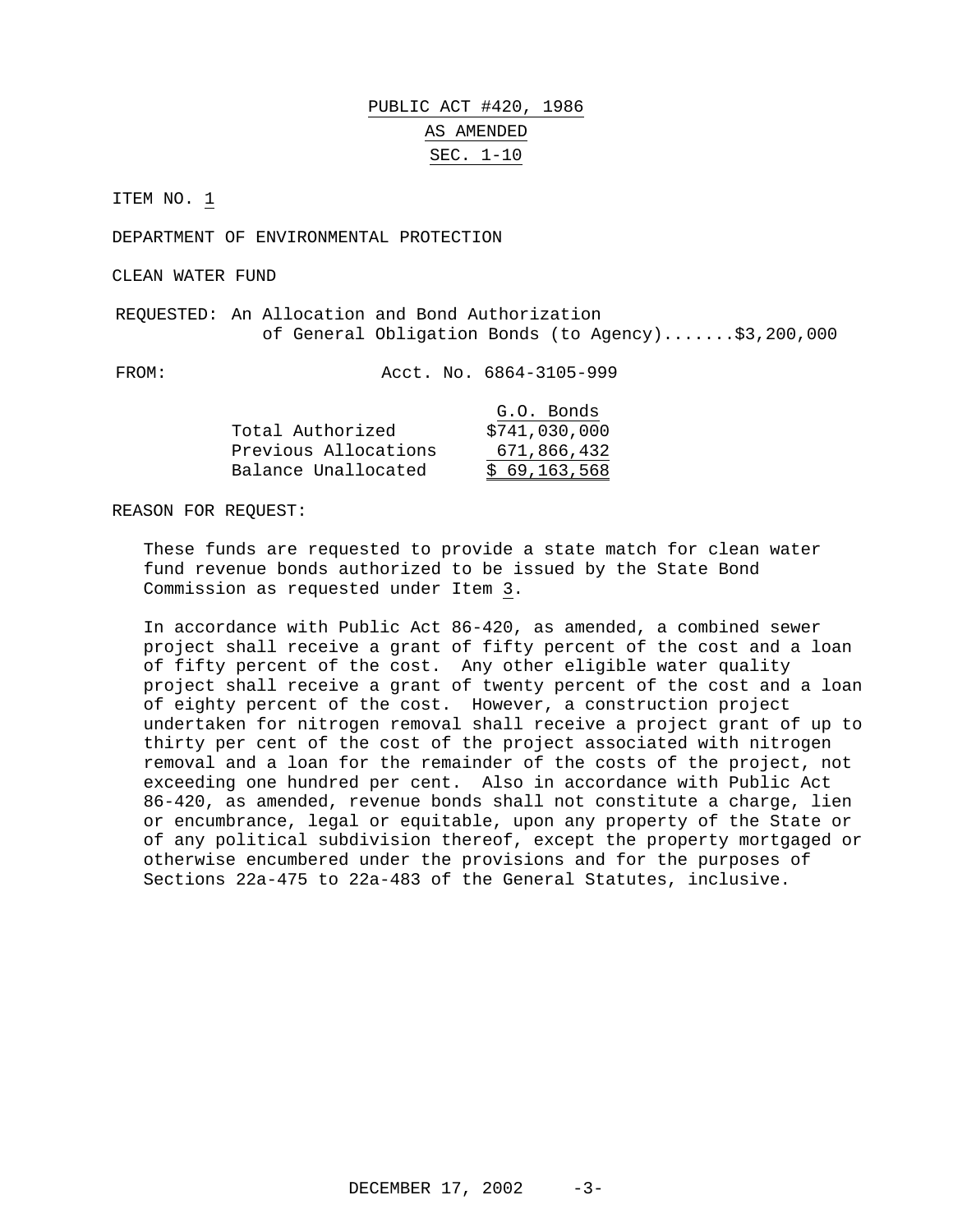### STATE TREASURER

#### CLEAN WATER FUND REVENUE BONDS

#### REQUESTED:

Authorization to issue and sell Clean Water Fund Revenue Bonds of the State, 2003 Series A, in an amount not to exceed \$125,000,000; the adoption of a general bond resolution entitled "State Revolving Fund General Obligation Revenue Bond General Resolution; authorization to issue and sell State Revolving Fund General Obligation Revenue Bonds of the State in an amount not to exceed \$125,000,000; authorization to issue and sell State Revolving Fund Refunding General Obligation Revenue Bonds of the State in an amount not to exceed \$400,000,000; adoption of the Series Resolution or the General Obligation Revenue Bonds Series Resolution and adopting the Refunding Series Resolution.

#### SUGGESTED RESOLUTION:

RESOLUTION OF THE STATE BOND COMMISSION AUTHORIZING (i) THE TREASURER TO ISSUE AND SELL AN AMOUNT NOT TO EXCEED \$125,000,000 CLEAN WATER FUND REVENUE BONDS OF THE STATE 2003 SERIES A; (ii) THE ADOPTION OF A GENERAL BOND RESOLUTION ENTITLED "STATE REVOLVING FUND GENERAL OBLIGATION REVENUE BOND GENERAL RESOLUTION"; (iii) THE TREASURER TO ISSUE AND SELL AN AMOUNT NOT TO EXCEED \$125,000,000 STATE REVOLVING FUND GENERAL OBLIGATION REVENUE BONDS; AND (iv) THE TREASURER TO ISSUE AND SELL AN AMOUNT NOT TO EXCEED \$400,000,000 STATE REVOLVING FUND REFUNDING GENERAL OBLIGATION REVENUE BONDS PURSUANT TO PUBLIC ACT NO. 86-420 OF THE FEBRUARY 1986 SESSION OF THE GENERAL ASSEMBLY OF THE STATE OF CONNECTICUT, AS AMENDED; ADOPTING THE SERIES RESOLUTION OR THE GENERAL OBLIGATION REVENUE BONDS SERIES RESOLUTION AND ADOPTING THE REFUNDING SERIES RESOLUTION.

BE IT RESOLVED BY THE STATE BOND COMMISSION OF THE STATE OF CONNECTICUT AS FOLLOWS:

Section 1. In accordance with Public Act No. 86-420 of the February 1986 Session of the General Assembly of the State of Connecticut, as amended (the "Act"), the State Treasurer is hereby authorized to issue and sell Clean Water Fund Revenue Bonds of the State (the "Bonds") authorized by this Commission to be issued in the aggregate principal amount not to exceed \$125,000,000. The Treasurer is delegated the authority to determine the terms and particulars of the Bonds in accordance with the provisions of the resolution hereinafter mentioned.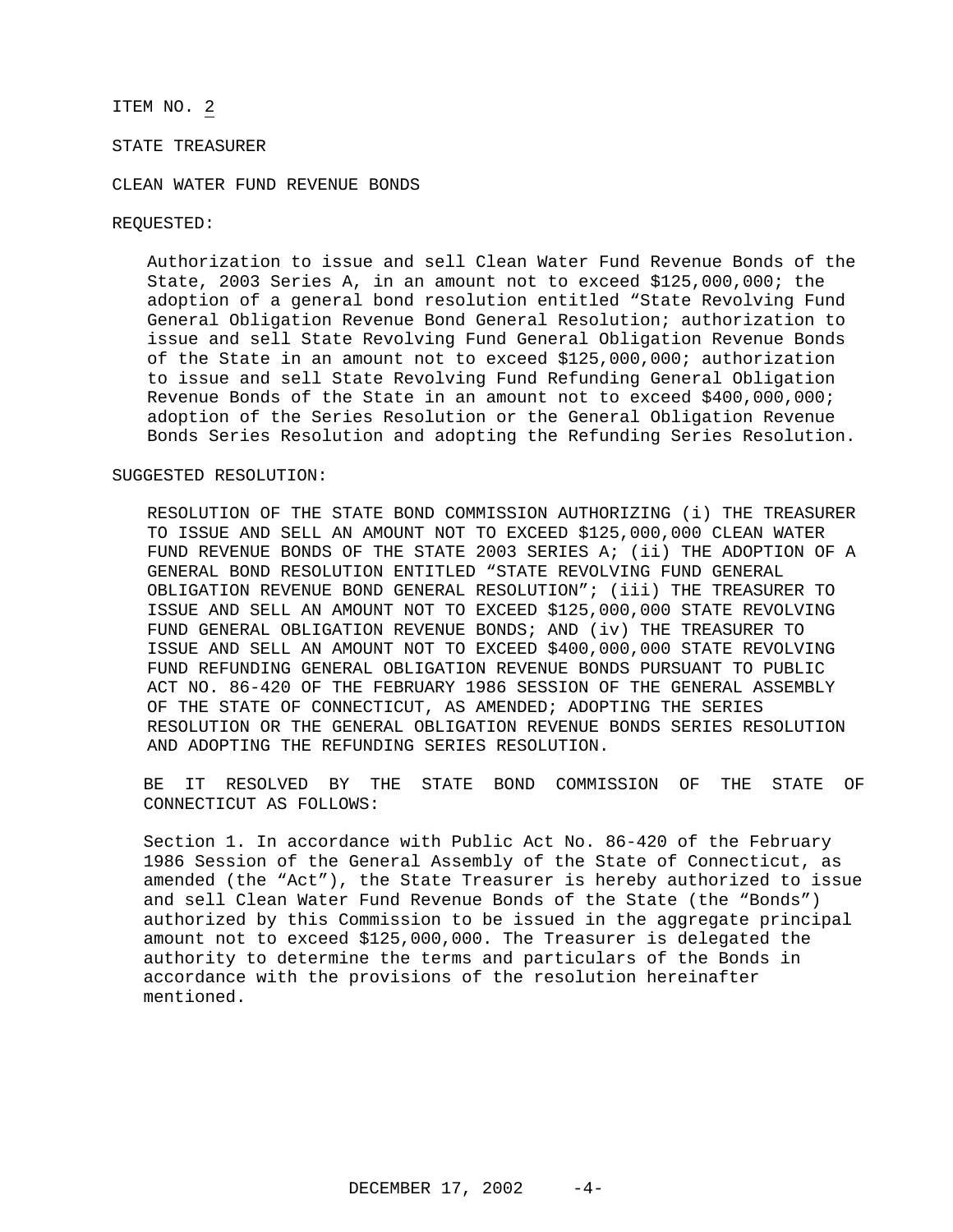ITEM NO. 2 (Cont'd.)

Section 2. This Commission hereby approves the adoption of the General Bond Resolution entitled "State Revolving Fund General Obligation Revenue Bond General Resolution" with such changes, substitutions, deletions, additions or amendments as the Treasurer shall determine to be necessary or appropriate, in the best interest of the State and in accordance with the intent of its passage at this meeting, and any and all delegations of authority granted to the Treasurer under said general resolution are hereby expressly ratified.

Section 3. In accordance with Public Act No. 86-420 of the February 1986 Session of the General Assembly of the State of Connecticut, as amended (the "Act"), the State Treasurer is hereby authorized to issue and sell State Revolving Fund General Obligation Revenue Bonds (the "General Obligation Revenue Bonds") authorized by this Commission to be issued in the aggregate principal amount not to exceed \$125,000,000. The Treasurer is delegated the authority to determine the terms and particulars of the Bonds in accordance with the provisions of the resolution hereinafter mentioned.

Section 4. In accordance with Public Act No. 86-420 of the February 1986 Session of the General Assembly of the State of Connecticut, as amended (the "Act"), the State Treasurer is hereby authorized to issue and sell State Revolving Fund Refunding General Obligation Revenue Bonds (the "Refunding Bonds") authorized by this Commission to be issued in the aggregate principal amount not to exceed \$400,000,000. The Treasurer is delegated the authority to determine the terms and particulars of the Refunding Bonds in accordance with the provisions of the resolution hereinafter mentioned.

Section 5. The Treasurer is authorized to sell such Bonds and Refunding Bonds at public sale on sealed proposals or by negotiation, in such manner, at such price or prices, at such time or times, and on such terms and conditions as the Treasurer shall determine to be in the best interests of the State.

Section 6. Pursuant to the Clean Water Fund Revenue Bond Program General Bond Resolution adopted on December 7, 1990, as amended (the "General Resolution") or the State Revolving Fund General Obligation Revenue Bond General Bond Resolution adopted on the date hereof (the "State Revolving Fund General Resolution"), as applicable, and in accordance with Section 9 of the Act, the issuance of the Bonds or the General Obligation Revenue Bonds, as applicable, shall be authorized by a series resolution of the State containing the terms and conditions of their issuance and delivery. The series resolution submitted to this Commission entitled "A Series Resolution Authorizing the Issuance of \$125,000,000 Clean Water Fund Revenue Bonds, 2003 Series A" (the "Series Resolution") or the series resolution submitted to this Commission entitled "A Series Resolution Authorizing the Issuance of \$125,000,000 State Revolving Fund General Obligation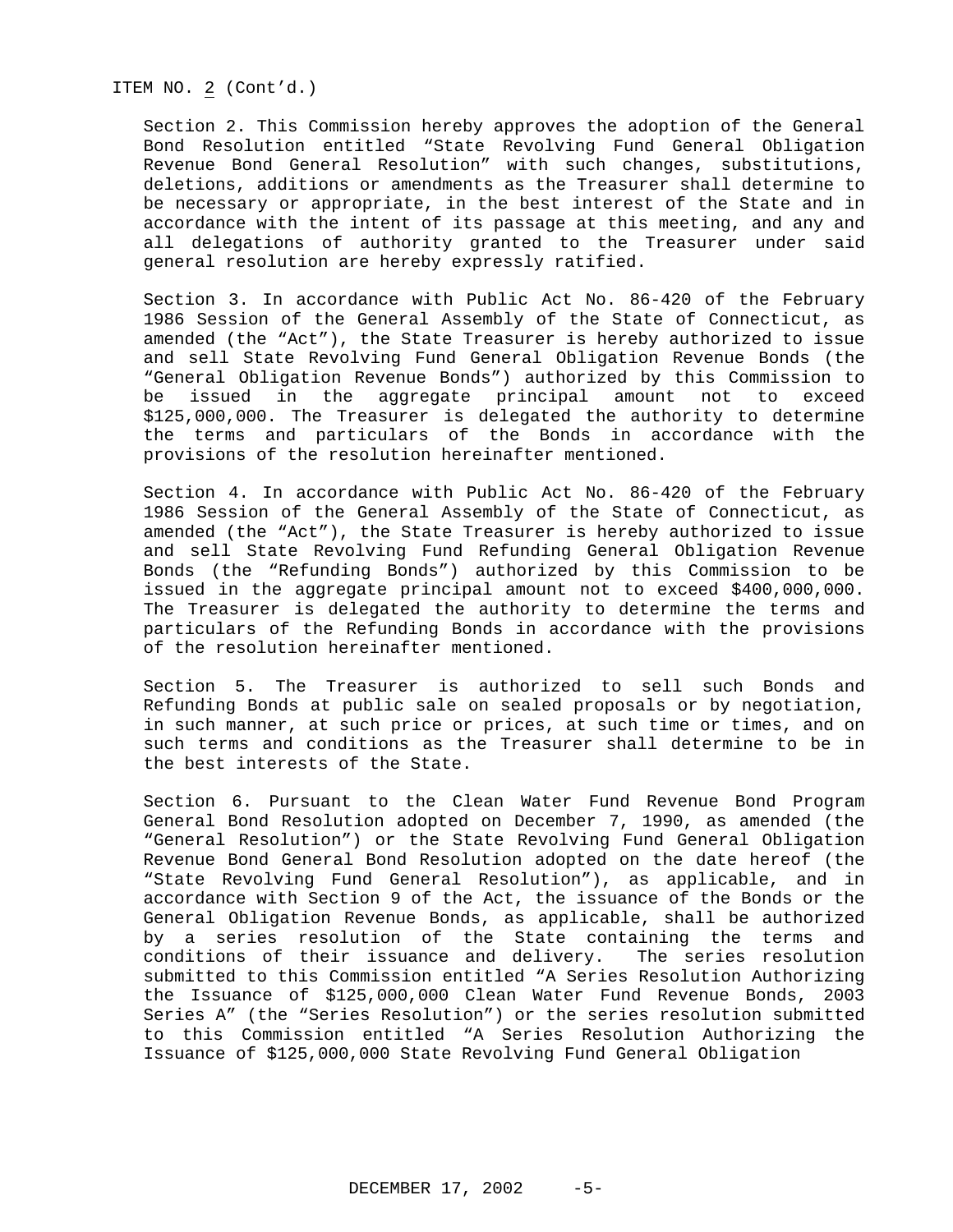#### ITEM NO. 2 (Cont'd.)

Revenue Bonds" (the "General Obligation Revenue Bonds Series Resolution"), as applicable, is hereby approved, with such changes, substitutions, deletions, additions or amendments as the Treasurer shall determine to be necessary or appropriate, in the best interest of the State and in accordance with the intent of its passage at this meeting, and any and all delegations of authority granted under the Series Resolution or the General Obligation Revenue Bonds Series Resolution, as applicable, to the Treasurer are hereby expressly ratified.

Section 7. Pursuant to the State Revolving Fund General Resolution adopted on the date hereof and in accordance with Section 9 of the Act, as amended, the issuance of the Refunding Bonds shall be authorized by a series resolution of the State containing the terms and conditions of their issuance and delivery. The series resolution submitted to this Commission entitled "A Series Resolution Authorizing the Issuance of \$400,000,000 State Revolving Fund Refunding General Obligation Revenue Bonds" (the "Refunding Series Resolution") is hereby approved, with such changes, substitutions, deletions, additions or amendments as the Treasurer shall determine to be necessary or appropriate, in the best interest of the State and in accordance with the intent of its passage at this meeting, and any and all delegations of authority granted under the Series Resolution to the Treasurer are hereby expressly ratified.

Section 8. The Treasurer is hereby further authorized to cause the preparation and distribution of a Preliminary Official Statement of the State for use in connection with the offering and sale of the Bonds. Upon the sale of the Bonds, the Treasurer shall prepare and distribute a final Official Statement and is hereby authorized to execute and deliver such Official Statement to the purchasers of the Bonds in the name and on behalf of the State.

Section 9. This resolution shall take effect immediately.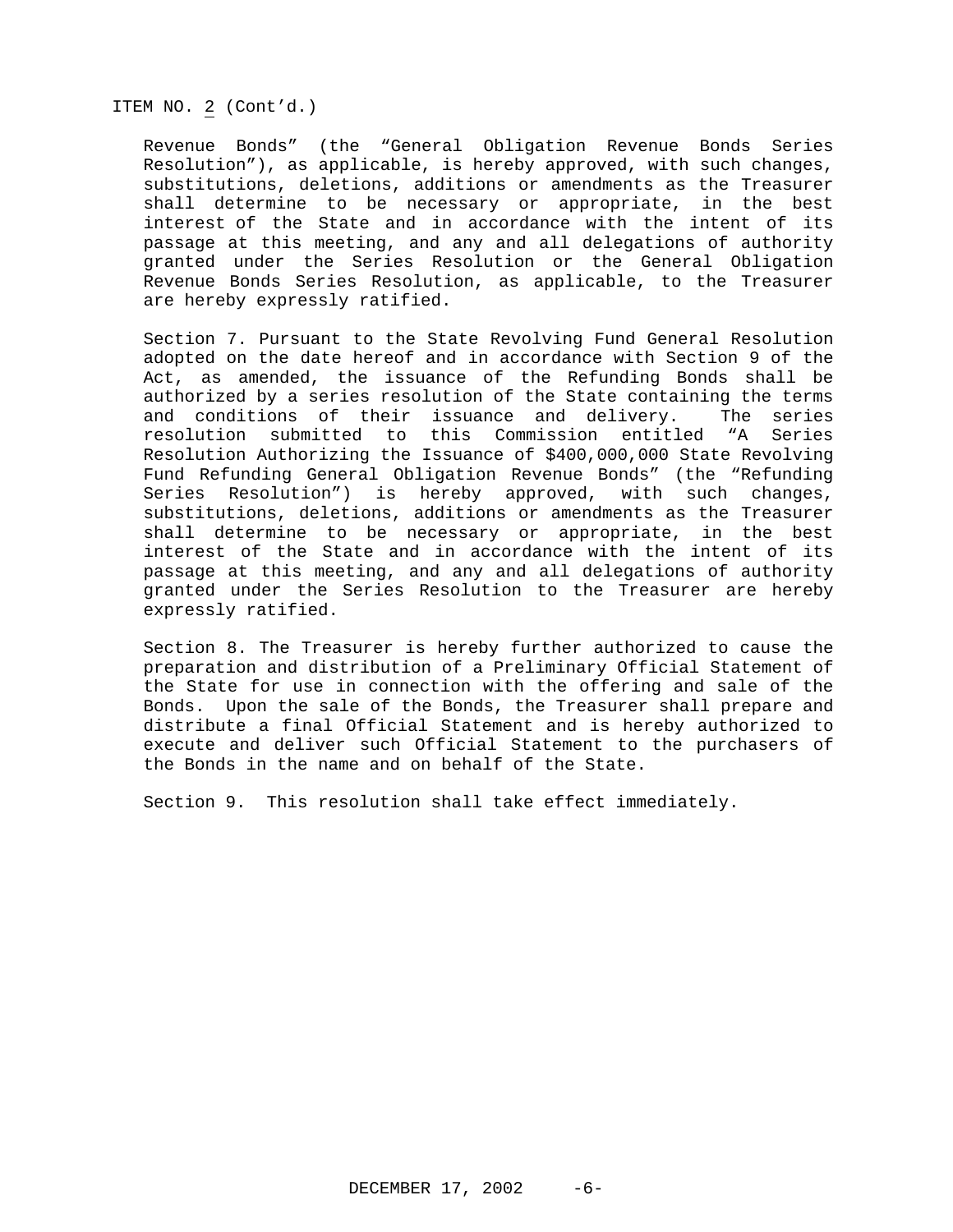STATE TREASURER

TAXABLE GENERAL OBLIGATION BONDS

REQUESTED: Authorization to issue and sell taxable general obligation bonds of the State in an amount not to exceed \$3,200,000

SUGGESTED RESOLUTION:

RESOLUTION OF THE STATE BOND COMMISSION AUTHORIZING THE TREASURER TO ISSUE AND SELL AN AMOUNT NOT TO EXCEED \$3,200,000 TAXABLE GENERAL OBLIGATION BONDS OF THE STATE

BE IT RESOLVED BY THE STATE BOND COMMISSION OF THE STATE OF CONNECTICUT AS FOLLOWS:

Section 1. The State Treasurer is authorized to issue and sell general obligation bonds of the State (heretofore authorized to be issued by this Commission) in the aggregate principal amount not to exceed \$3,200,000. In accordance with Section 3-20 of the General Statutes of Connecticut, as amended, the issuance of such bonds in such form and manner that the interest thereon maybe includable in the gross income of the owners thereof for federal income tax purposes is hereby found to be in the public interest.

Section 2. The Treasurer is authorized to sell such bonds in such manner, at such price or prices, at such time or times, and on such terms and conditions as the Treasurer shall determine to be in the best interests of the State, initially as a private placement by the Treasurer to the Clean Water Fund of the State established pursuant to Public Act 86-420 of the February 1986 Session of the General Assembly of the State of Connecticut, as amended.

Section 3. The Treasurer is further delegated the authority to enter agreements on behalf of the State with respect to the issuance and sale of said bonds, including financial advisory agreements, bond purchase agreements, secondary market disclosure agreements and agreements with respect to the issuances, sale and securing of such bonds, including agreements referred to in Section 3-20a of the General Statutes and tax compliance agreements, and the full faith and credit of the State is hereby pledged to the State's payment obligations under any such agreements.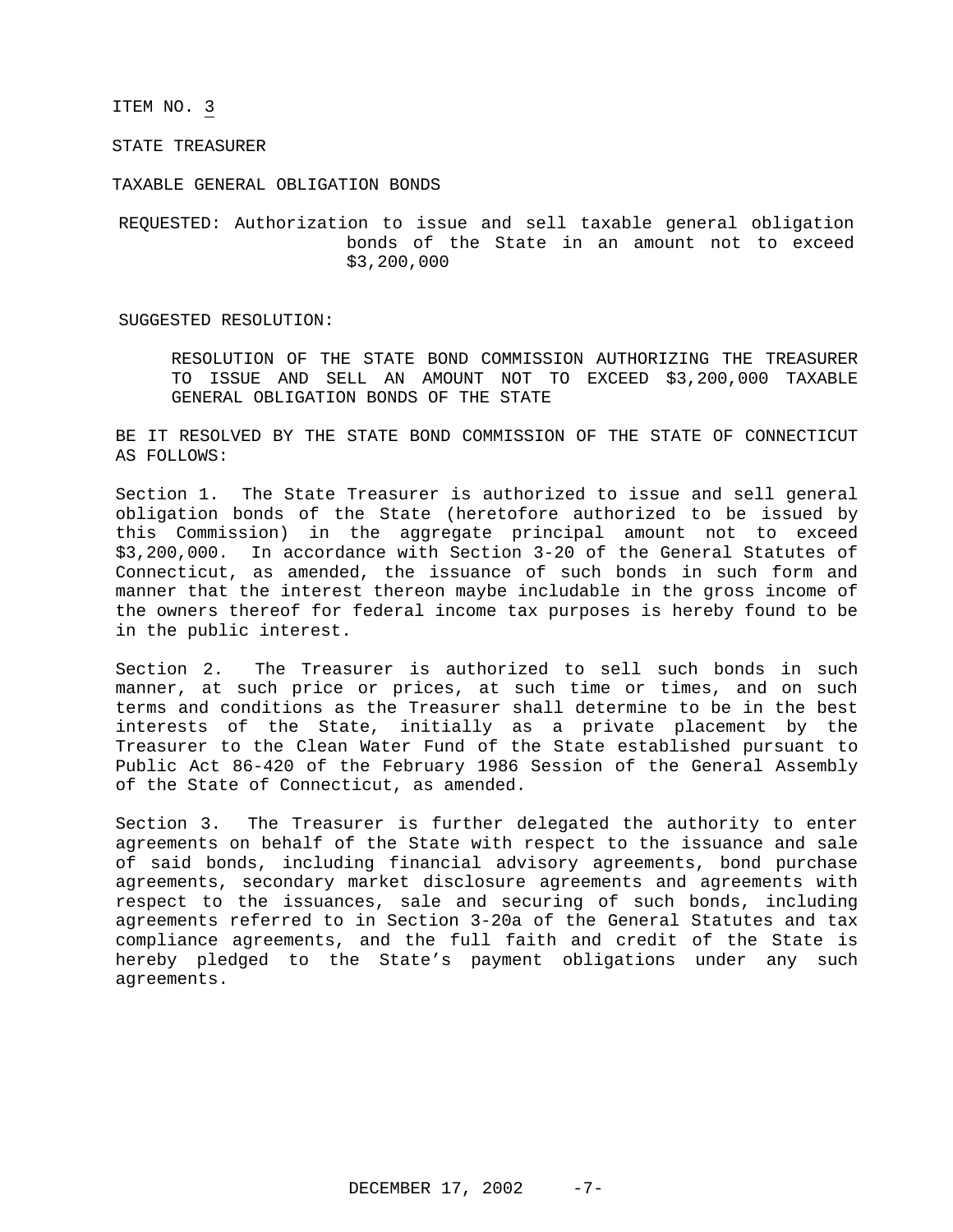ITEM NO. 3 (Cont'd)

Section 4. The Treasurer is further delegated the authority to determine the form, date or dates, maturities of serial or term bonds, date and manner of sale, interest rate or rates and due dates thereof, and all other terms and particulars of such bonds including denominations and designation, registration, conversion and transfer privileges and terms of redemption with or without premium, as she shall determine to be in the best interests of the State, provided she shall file a certification of determination with the Secretary of the State Bond Commission on or before the date of delivery of such bonds setting forth the details and particulars of such bonds determined by her in accordance with this delegation.

Section 5. The Treasurer is hereby further authorized to cause the preparation and distribution of a marketing document or documents, including a Preliminary Official Statement or Official Statement of the state for use in connection with the offering and sale of the Bonds should such document or documents be deemed necessary by the Treasurer.

Section 6. This resolution shall take effect immediately.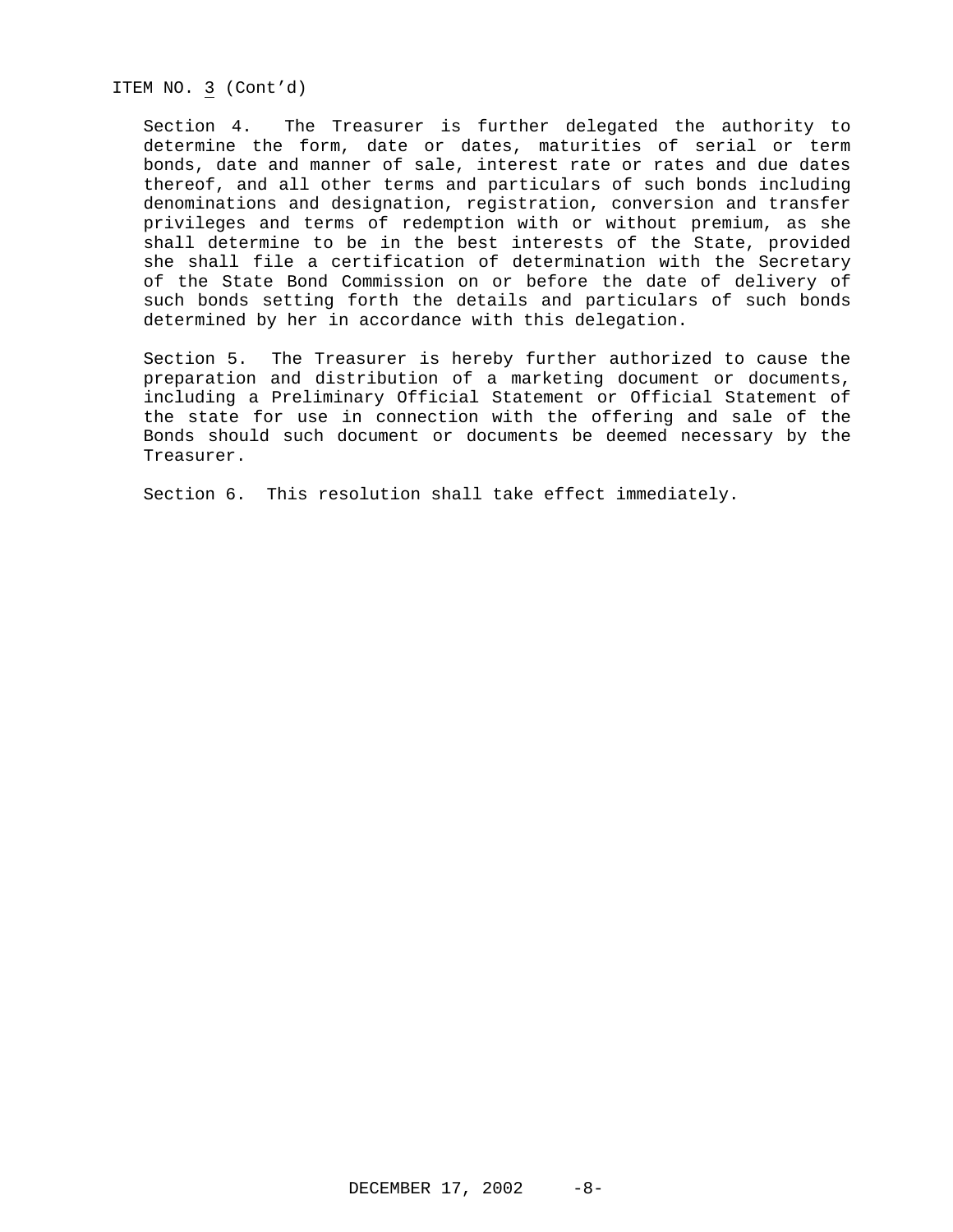STATE TREASURER

BOND SALE

TAXABLE GENERAL OBLIGATION BONDS

REQUESTED: Authorization to issue and sell taxable general obligation bonds of the State in an amount not to exceed \$100,000,000

#### SUGGESTED RESOLUTION:

The State Treasurer is authorized to issue and sell general obligation bonds of the State, which were previously authorized to be issued by this Commission, or which may be authorized to be issued by this Commission prior to their sale, in an aggregate principal amount not to exceed \$100,000,000. The issuance of such bonds in such form and manner that the interest thereon may be includable in the gross income of the owners thereof for Federal income tax purposes is hereby found to be in the public interest.

The Treasurer is authorized to consolidate for sale bonds authorized to be issued under two or more bond acts and issue the same as a single bond issue provided that a separate maturity schedule for the bonds authorized under each bond act shall be established and filed with the Secretary of the State Bond Commission prior to the delivery of the bonds.

The Treasurer is authorized to sell such bonds at public sale on sealed proposals or by negotiation, in such manner, at such price or prices, at such time or times, and on such terms and conditions as the Treasurer shall determine to be in the best interests of the State.

The Treasurer is authorized to enter into agreements on behalf of the State with respect to the issuance and sale of said bonds, including financial advisory agreements, bond purchase agreements, secondary market disclosure agreements, tax regulatory agreements and agreements with respect to the issuance, sale and securing of such bonds.

The Treasurer is authorized to determine the form, date or dates, maturities of serial or term bonds, date and manner of sale, interest rate or rates and due dates thereof (including the issuance of such bonds at fixed rates or variable rates, and as capital appreciation or current interest bonds), the denominations and designation of such bonds, registration, conversion and transfer privileges, the terms of redemption with or without premium, and all other terms and conditions of such bonds and of the issuance and sale thereof, as she shall determine to be in the best interests of the State, provided that she shall file a certificate of determination with the Secretary of the State Bond Commission on or before the date of delivery of such bonds setting forth the details and particulars of such bonds determined by her in accordance with this delegation.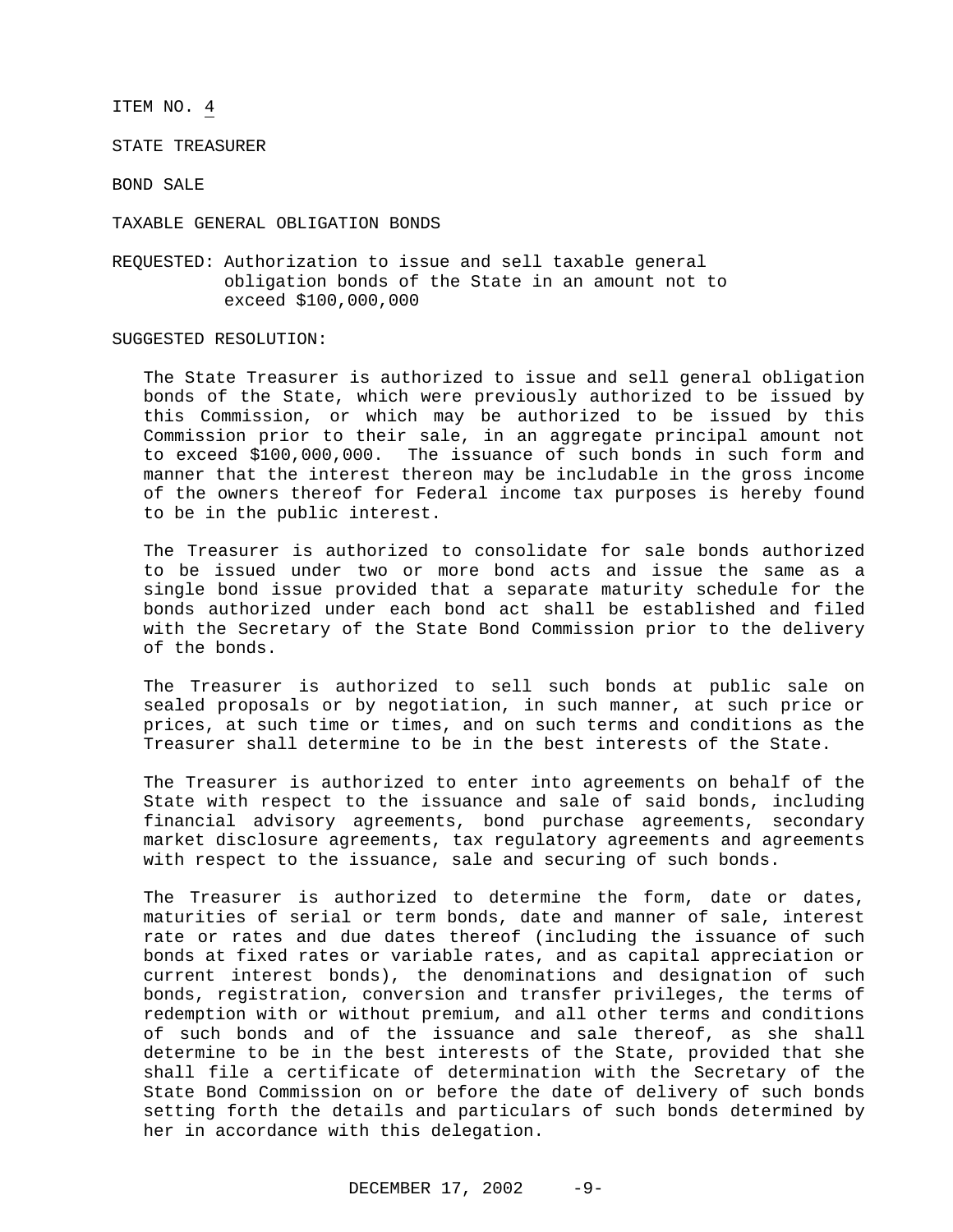ITEM NO. 4 (Cont'd.)

The Treasurer is authorized to enter into on behalf of the State such reimbursement agreements, remarketing agreements, standby bond purchase agreements and any other necessary or appropriate agreements in connection with obtaining any liquidity facility or credit facility with respect to such bonds, and to determine the terms and conditions of any such agreement. The Treasurer may pledge the full faith and credit of the State to the State's payment obligations under any such agreement.

The Treasurer is authorized to enter into on behalf of the State such swap or other contracts with respect to such bonds and any other necessary or appropriate agreements in connection with obtaining any such contract, with such terms and conditions and parties as the Treasurer may determine, as provided in and subject to the requirements of Section 3-20a(c) of the Connecticut General Statutes. The Treasurer is authorized to pledge the full faith and credit of the State to the State's payment obligations under any such contract.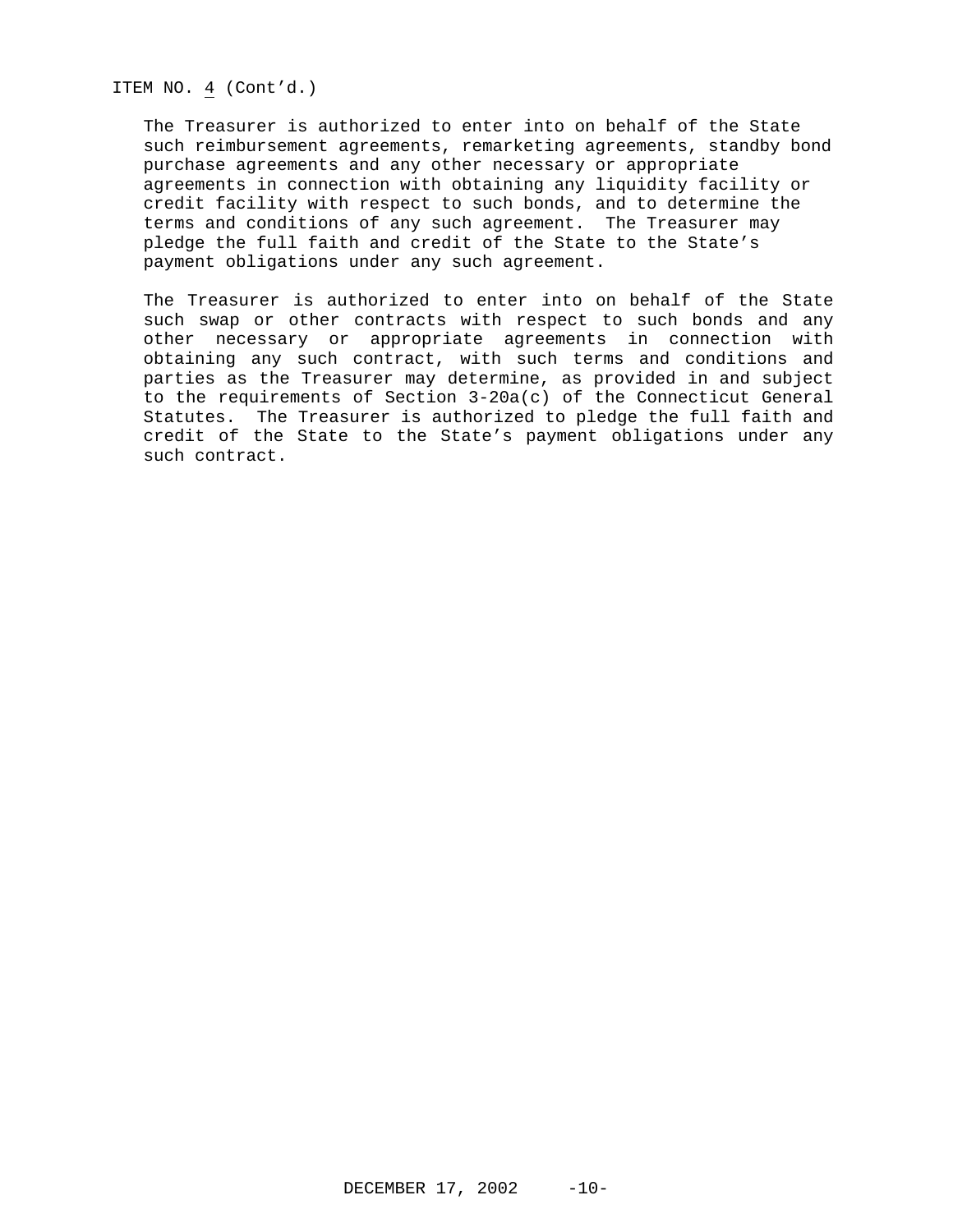# SECTION 32-142 OF THE GENERAL STATUTES AS AMENDED BY SECTION 9 OF PUBLIC ACT 01-7 OF THE JUNE SPECIAL SESSION

### ITEM NO. 5

#### PRIVATE ACTIVITY BONDS

REQUESTED: Approval of a "Resolution Authorizing the Carryforward of \$86,552,700 of 2002 Volume Cap and Approval for its use by the Connecticut Housing Finance Authority for the Affordable Homeownership Program and the Connecticut Higher Education Supplemental Loan Authority (CHESLA) to fund the CT Family Education Loan Program and it is found and determined that approval of this action would be in the best interest of the State"

### Summary of Private Activity Bond Issuances by State Issuers Calendar Year 2002

#### Source:

| Issuers                | Allocation      |               | Amount Issued Balance Remaining |
|------------------------|-----------------|---------------|---------------------------------|
|                        |                 |               |                                 |
| CHFA                   | \$154, 128, 600 | \$154,128,300 | 300                             |
| CDA                    | 32,110,125      | 13,500,000    | 18,610,125                      |
| Municipal/Contingency/ |                 |               |                                 |
| CHESLA                 | 70,642,275      | 2,700,000     | 67,942,275                      |
| Total                  | \$256,881,000   | \$170,328,300 | \$86,552,700                    |

Use:

| Issuer | Program                          | Amount Approved |
|--------|----------------------------------|-----------------|
|        |                                  |                 |
| CHFA   | Affordable Homeownership         | \$56,552,700    |
| CHESLA | Ct Family Education Loan Program | 30,000,000      |
| Total  |                                  | \$86,552,700    |

REASON FOR REQUEST:

The unissued total of \$86,552,700 from the 2002 statutory allocation will be carried forward for use by the Connecticut Housing Finance Authority in the Affordable Homeownership Program and by the Connecticut Higher Education Supplemental Loan Authority to fund the CT Family Education Loan Program. Such carryforward funds are available for use in the course of the next 3 calendar years.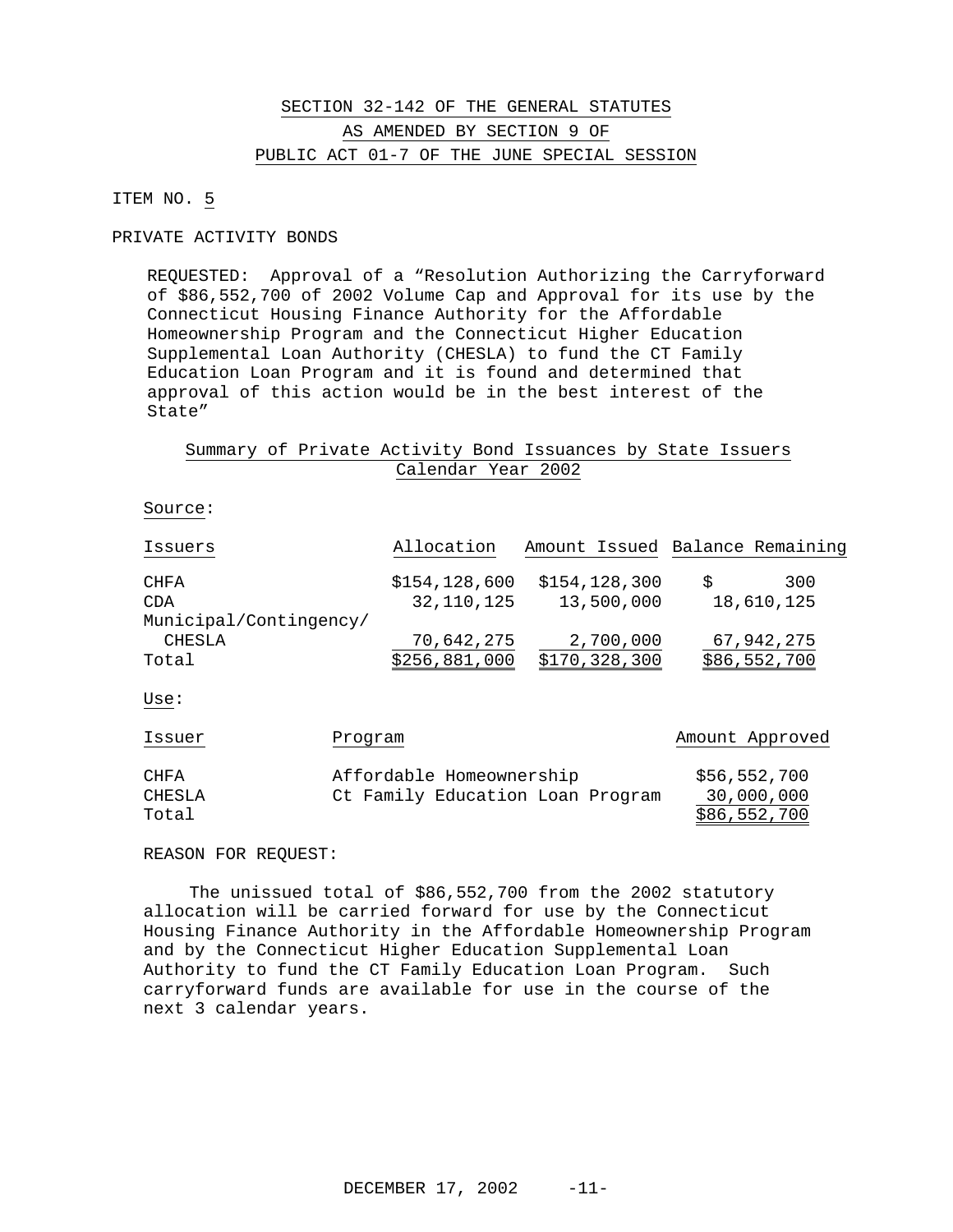MEETING DATES FOR 2003

REQUESTED: Approval of Proposed State Bond Commission Meeting Dates for 2003 As Follows

> January 31, 2003 February 28, 2003 March 28, 2003 April 25, 2003 May 30, 2003 June 27, 2003 July 25, 2003 August 29, 2003 September 19, 2003 October 31, 2003 December 19, 2003

The regular meeting date will be the last Friday of the month with the exception of the meeting to be held on September  $19<sup>th</sup>$ , in observance of Rosh Hashanah on September 26<sup>th</sup>, and the meeting to be held on December 19<sup>th</sup>, in lieu of the November and December meetings.

The meetings will be held in Room 1E of the Legislative Office Building and are scheduled for 10:30 A.M.